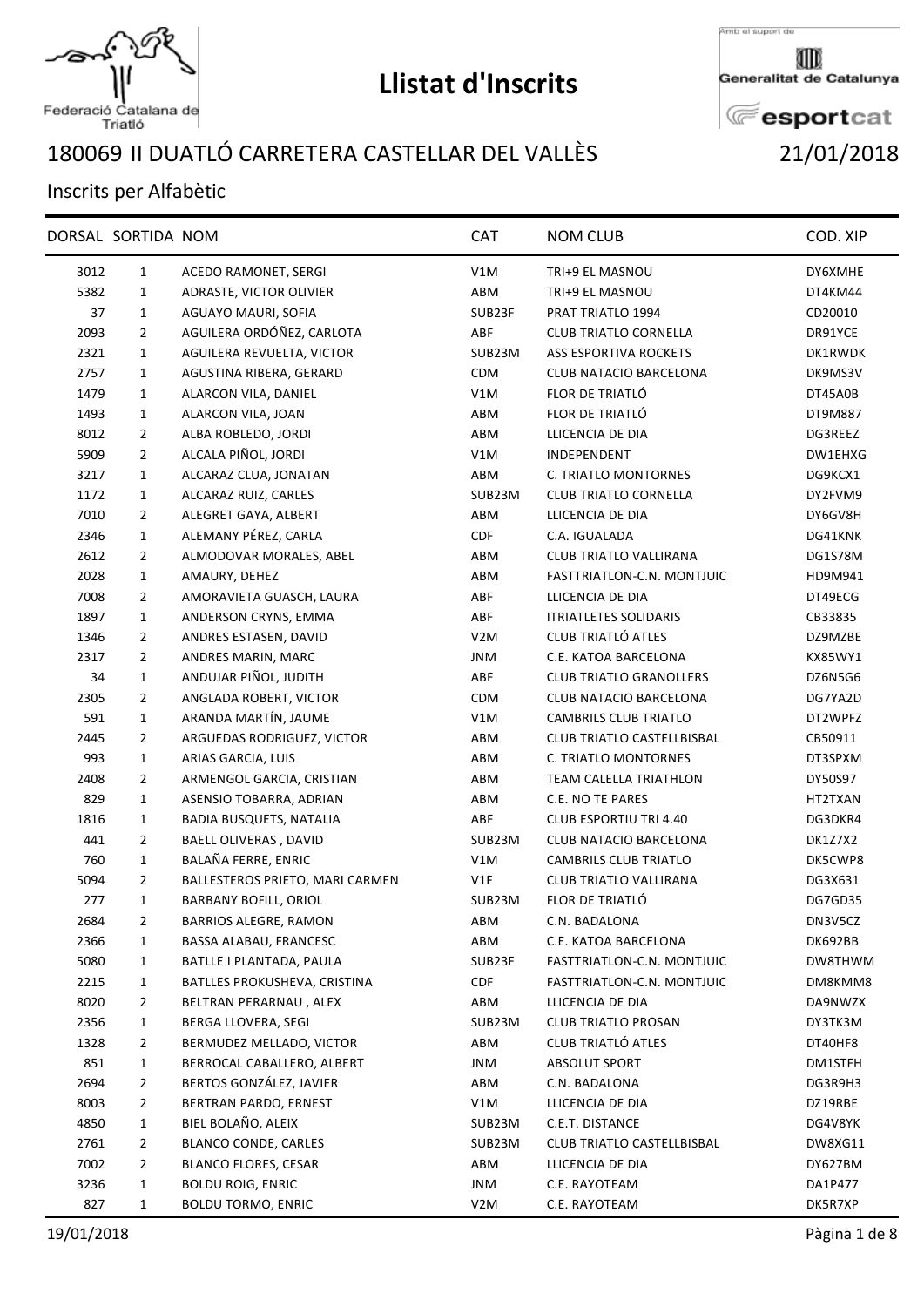|      | DORSAL SORTIDA NOM |                                 | CAT             | <b>NOM CLUB</b>                | COD. XIP       |
|------|--------------------|---------------------------------|-----------------|--------------------------------|----------------|
| 2337 | $\mathbf{1}$       | BOURAS MOUSSAOUI, NADIR         | <b>CDM</b>      | TRICBM-CALELLA                 | <b>HM98BB8</b> |
| 4912 | $\overline{2}$     | BOVÉ BALLESTE, MARC             | ABM             | C.N. REUS PLOMS                | DZ8HV7D        |
| 2663 | $\overline{2}$     | BRAVO GARCÍA, ALBERTO           | ABM             | C.N. BADALONA                  | DG3RTVB        |
| 543  | $\mathbf{1}$       | BRUGUERA SUPERVIA, ORIOL        | ABM             | C.N. MATARO                    | DA3641V        |
| 2627 | 1                  | BURGAYA NOGALES, MARINA         | ABF             | C.E. KATOA BARCELONA           | HZ3BTDH        |
| 1036 | 2                  | <b>BUSQUETS DUARTE, XAVIER</b>  | ABM             | <b>CLUB TRIATLO GRANOLLERS</b> | HR3TR1T        |
| 497  | $\mathbf{1}$       | <b>BUSQUETS GIL, PAU</b>        | V1M             | <b>TGCBINN</b>                 | DK692EX        |
| 2993 | $\mathbf{1}$       | BUSTOS LARA, IVÁN               | SUB23M          | <b>CLUB ESPORTIU Z5</b>        | BC54221        |
| 2235 | $\overline{2}$     | <b>BUYOLO FREITAS, SERGI</b>    | V1M             | C.E. NO TE PARES               | DT981T7        |
| 6295 | 1                  | CABALLERO NOGALES, CRISTINA     | ABF             | C.E. KATOA BARCELONA           | DG3RX7A        |
| 5038 | $\overline{2}$     | CABO PAVIA, ADELAIDA            | V1F             | <b>C.A. LES TORTUGUES</b>      | DA1KMC8        |
| 4201 | $\overline{2}$     | CALPE CAPELLADES, BRU           | <b>JNM</b>      | CLUB NATACIO BARCELONA         | BC91343        |
| 2695 | $\overline{2}$     | CALSINA FÍGOLS, ROGER           | <b>JNM</b>      | <b>CLUB TRIATLO BERGA</b>      | CD51634        |
| 2150 | $\mathbf{1}$       | CALVERAS AUGÉ, EULÀLIA          | V2F             | <b>TGCBINN</b>                 | DY60SAN        |
| 2390 | 1                  | CAMERA, TEODOLINDA              | ABF             | C.E. KATOA BARCELONA           | DY719P7        |
| 2394 | $\mathbf{1}$       | CAMPDERRICH LECUMBERRI, MIQUEL  | ABM             | C.E. KATOA BARCELONA           | DZ9M7GM        |
| 2820 | 2                  | CAMPOS MEDRANO, DIEGO           | ABM             | <b>TGCBINN</b>                 | <b>DK5059G</b> |
| 5509 | $\mathbf{1}$       | CAMPRUBI GALLET, ROGER          | SUB23M          | C.E. RAYOTEAM                  | DY8MRXH        |
| 4559 | $\mathbf{1}$       | CAMPRUBI PIJUAN, MARCEL         | <b>CDM</b>      | CLUB NATACIO BARCELONA         | HT42HAH        |
| 3130 | 1                  | CANET, MARC                     | ABM             | <b>ABSOLUT SPORT</b>           | DY2MMDK        |
|      |                    |                                 |                 |                                |                |
| 1866 | $\mathbf{1}$       | CANO ALARCÓN, ANTONIA           | V1F             | C.E. RAYOTEAM                  | DT6D0CM        |
| 1262 | 1                  | CANO AUÑON, ANGEL               | ABM             | PRAT TRIATLO 1994              | DW7DDYC        |
| 281  | 1                  | CANO VILLANUEVA, JOSE LUIS      | V2M             | C.N. MATARO                    | DZ12NWK        |
| 2449 | 2                  | CAÑABATE SANCHEZ, SHEILA        | ABF             | C.N. TERRASSA-CICLES MORENITO  | BC86730        |
| 2018 | $\mathbf{1}$       | CAPDEVILA VERA, PAU             | SUB23M          | <b>CLUB TRI5U</b>              | DG9ZKHG        |
| 2991 | 1                  | CAPELL BUENDIA, ANTONI          | ABM             | CLUB ESPORTIU TRI 4.40         | DZ120MM        |
| 1164 | $\overline{2}$     | CAPÓ MOLL, FRANCESC             | ABM             | CLUB TRIATLÓ ATLES             | DR1RVCD        |
| 6095 | $\mathbf{1}$       | CARBALLO FLORIZOONE, ALEXANDRA  | V1F             | <b>CLUB ATLETIC CASTELLAR</b>  | DW19PC4        |
| 1972 | 2                  | CARBALLO NAVARRO, JUAN JOSÉ     | V1M             | C.T. PARETS DEL VALLES         | CB68305        |
| 2740 | $\mathbf{1}$       | CÁRDENAS ACEDO, MARTÍN          | V1M             | CLUB TRIATLÓ BAIX MONTSENY     | DW8BZ3M        |
| 2306 | 1                  | CAROL ADROHER, PAU              | <b>CDM</b>      | <b>CLUB NATACIO BANYOLES</b>   | DZ3R88S        |
| 125  | 1                  | CARRASCO TAVERO, MARIA REMEDIOS | V1F             | <b>ABSOLUT SPORT</b>           | DX81RKM        |
| 2792 | 1                  | CASADO AROCA, ALBERTO           | SUB23M          | <b>CLUB TRI5U</b>              | HD79ZAN        |
| 778  | 1                  | CASAL ROMERO, XAVIER            | ABM             | C.N. MATARO                    | DZ8GP5M        |
| 6269 | 1                  | CASANOVA RODRIGUEZ, MIREYA      | ABF             | C.E. RAYOTEAM                  | DT6Y3M8        |
| 6220 | 1                  | CASINO PUGGALÍ, LAIA            | T <sub>2F</sub> | PRAT TRIATLO 1994              | DT6ZV39        |
| 5946 | $\mathbf{1}$       | CASTELLÓ BALAGUÉ, JOSEP Mª      | V1M             | <b>CLUB TRIATLO PROSAN</b>     | DG2C1MV        |
| 5695 | 1                  | CASTRO AGUILAR, ABEL            | ABM             | TRI+9 EL MASNOU                | DN3HAV5        |
| 2953 | 1                  | CASTRO VEGA, ANTONIO            | V2M             | <b>CLUB TRIATLO GRANOLLERS</b> | DT925SR        |
| 3108 | 1                  | CATALÁN YÁÑEZ, SERGI            | ABM             | CLUB GASSS TRIATLO CERDANYOLA  | HD9004Y        |
| 249  | 2                  | CELDRAN OTERO, JORDI            | ABM             | CLUB TRIATLO VALLIRANA         | DZ84A3M        |
| 1223 | $\overline{2}$     | CERDÀ EMBUENA, IGNASI           | ABM             | CLUB TRIATLÓ ATLES             | DG8TPDT        |
| 2097 | $\overline{2}$     | CEREZUELA LORENZO, RAFAEL       | V1M             | <b>C.A. LES TORTUGUES</b>      | DW53C0S        |
| 892  | $\overline{2}$     | CHAMORRO I PADILLA, ESTEFANIA   | JNF             | <b>TGCBINN</b>                 | DW73686        |
| 384  | 1                  | CHUECA ESTERUELAS, ARTURO       | SUB23M          | <b>ABSOLUT SPORT</b>           | DR56DFH        |
| 2211 | 2                  | CLAROS GARCÍA, ANA              | V1F             | FASTTRIATLON-C.N. MONTJUIC     | DY9WKZ3        |
| 6261 | 2                  | CLAVELL FONT, ARANTXA           | ABF             | CLUB TRIATLÓ ATLES             | CG35970        |
| 5182 | $\overline{2}$     | CODINA PADRÓS, ANNA             | ABF             | C.A. LES TORTUGUES             | DY49CWT        |
| 3866 | $\mathbf{1}$       | CODINA URGELÉS, ALBERT          | JNM             | CLUB ESPORTIU TRI 4.40         | HG8A7XN        |
| 2313 | 2                  | COLET GUALTIERI, TIZIANA        | V1F             | CLUB TRIATLO VALLIRANA         | HD3DXNM        |
| 5965 | 2                  | COLL NOGUE, RAUL                | ABM             | TEAM CALELLA TRIATHLON         | DT9NBSF        |
| 2095 | $\mathbf{1}$       | COMPTA TARAFA, ELOI             | JNM             | <b>CLUB NATACIO BANYOLES</b>   | HD9ZVHX        |
| 6043 | $\mathbf{1}$       | CONDE LÓPEZ, ALICIA             | ABF             | C.E. VILA OLIMPICA             | CC76449        |
| 6266 | $\mathbf{1}$       | CORDOBA MIÑANA, LUCÍA           | ABF             | C.E. RAYOTEAM                  | DR7WB86        |
| 2910 | $\mathbf{1}$       | COROMINAS OLUCHA, BERNAT        | SUB23M          | ASS ESPORTIVA ROCKETS          | HT1GKWR        |
| 2889 | 1                  | COSTA SANTAMARIA, ADRIÀ         | <b>JNM</b>      | <b>ABSOLUT SPORT</b>           | <b>DFOXZKZ</b> |
| 2704 | 1                  | COSTAS SEGURA, MARIA            | ABF             | <b>CLUB NATACIO RUBI</b>       | DK6Z1XH        |
|      |                    |                                 |                 |                                |                |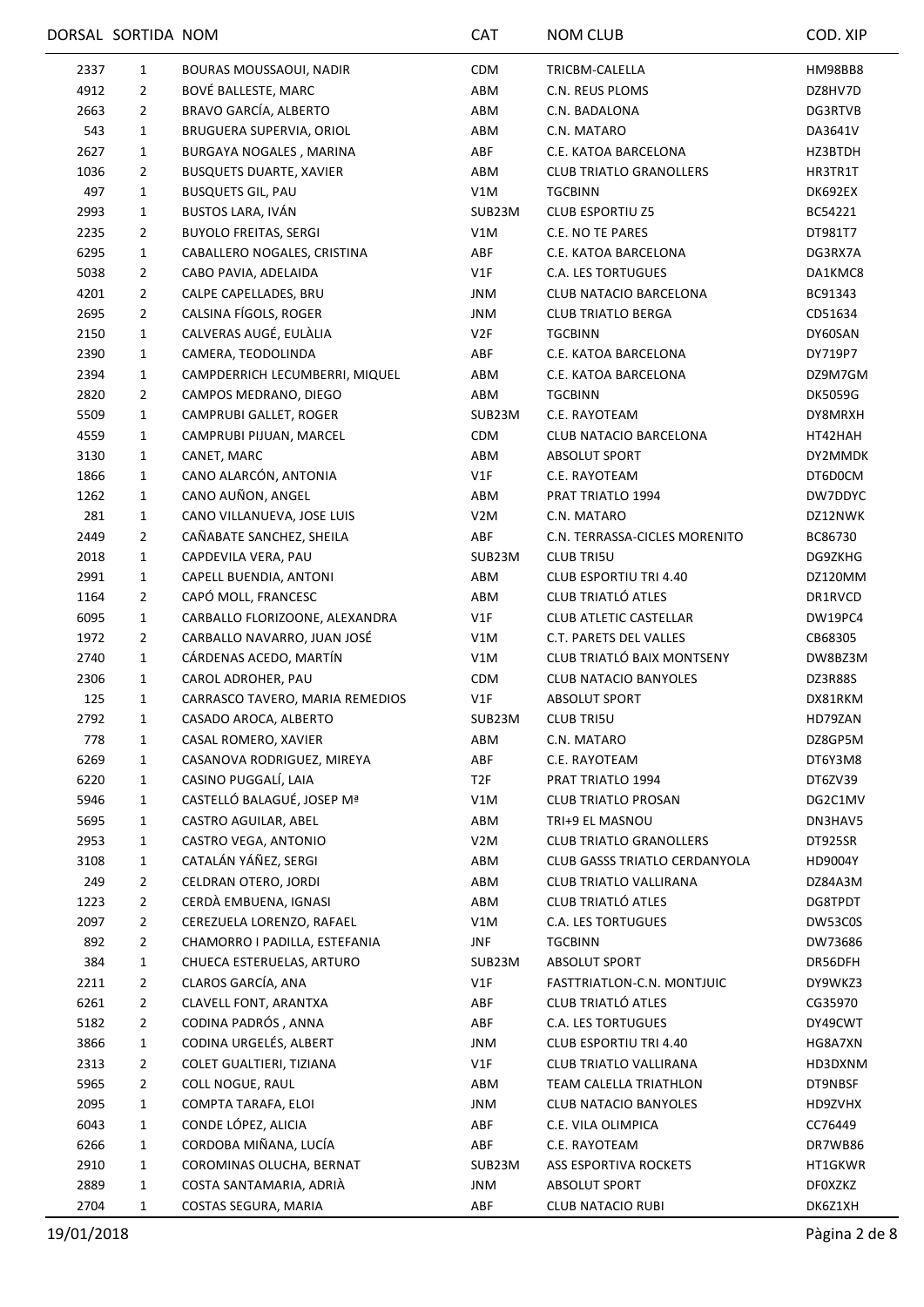|              | DORSAL SORTIDA NOM |                                    | <b>CAT</b>       | <b>NOM CLUB</b>                | COD. XIP       |
|--------------|--------------------|------------------------------------|------------------|--------------------------------|----------------|
| 4066         | 2                  | CRIACH DOS SANTOS, ISABEL          | V1F              | <b>CERCLE SABADELLES 1856</b>  | DT6H3XY        |
| 3521         | 1                  | CRISOL SALAS, MONICA               | ABF              | <b>U.C. SANT CUGAT</b>         | HD79N06        |
| 2735         | $\overline{2}$     | CRISTIN MARTINEZ, SERGI            | ABM              | TRIATLO FISIORUTPUJOL.COM      | <b>DK6140M</b> |
| 4            | $\overline{2}$     | CRUZ GALLARDO, JOANA               | V1F              | <b>CLUB ESPORTIU Z5</b>        | DT3DKK6        |
| 2476         | $\overline{2}$     | CRUZ INFANTES, JOSÉ LUIS           | ABM              | TRIATLO FISIORUTPUJOL.COM      | DT3DEMS        |
| 1218         | 1                  | <b>CUBELLS I CUBELLS, HERIBERT</b> | ABM              | C.E. KATOA BARCELONA           | DY9WA6T        |
| 3673         | 1                  | CUNYAT CARBALLAL, MARC             | ABM              | PRAT TRIATLO 1994              | HD7RVTV        |
| 8016         | 2                  | CUSCO, IÑAKI                       | V1M              | LLICENCIA DE DIA               | DK7PAN6        |
| 2507         | $\mathbf{1}$       | DAPENA GONZALEZ, CARLOS            | V1M              | <b>CERDANYOLA CH</b>           | DZ2438S        |
| 334          | 2                  | DAVI ROCA, PAU                     | V1M              | CLUB TRIBANDA TRIATLO          | DZ8BF33        |
| 396          | $\overline{2}$     | DAVILA COZAR, SERGI                | V1M              | OPTIMS CLUB TRIATLO            | DY1X20C        |
| 571          | $\mathbf{1}$       | DE GANG, NIELS                     | ABM              | <b>CLUB TRIATLO GRANOLLERS</b> | DX267ET        |
| 3339         | 2                  | DE GRACIA MANCEÑIDO, SERGIO        | ABM              | C.E. NO TE PARES               | HT2CFZG        |
| 2436         | 2                  | DE LA CORTE FERREIRO, JUAN MANUEL  | ABM              | CLUB TRIATLÓ L"EIX DE NAVÀS    | DW7T924        |
| 5507         | $\mathbf{1}$       | DI PIETRO, CLAUDIO                 | ABM              | C.E.T. DISTANCE                | DX32X9X        |
| 64           | $\mathbf{1}$       | DIAZ RUIZ, GEMMA                   | <b>JNF</b>       | PRAT TRIATLO 1994              | DT263HA        |
| 50           | $\overline{2}$     | DIAZ RUIZ, LAIA                    | CDF              | PRAT TRIATLO 1994              | DZ94SE1        |
| 2243         | 2                  | DOMENECH CARBONERAS, ENRIC         | ABM              | <b>CLUB TRIATLO GRANOLLERS</b> | DZ6BE7R        |
| 1557         | $\mathbf{1}$       | DOMINGO CARRASCOSA, DÍDAC          | ABM              | <b>CAMBRILS CLUB TRIATLO</b>   | DY0T8WZ        |
| 2429         | 1                  | DOMINGUEZ CARRIO, MIGUEL           | ABM              | TRI+9 EL MASNOU                | KN9AR07        |
| 2785         | $\mathbf{1}$       | DONIGA FRAILE, OSCAR               | V1M              | <b>TGCBINN</b>                 | DA9CT6H        |
| 2446         | $\overline{2}$     | DURAN BAS, YAGO                    | <b>CDM</b>       | TRICBM-CALELLA                 | DT23A4B        |
| 1327         | 2                  | ENCINAS GAMEZ, ANTONIO             | V1M              | CLUB TRIATLO BADIA DEL VALLES  | DN3F76E        |
| 3258         | 2                  | ESCOLANO FERNANDEZ, JAIME          | ABM              | CLUB TRIATLO VALLIRANA         | DZ92G4H        |
| 8001         | $\overline{2}$     | ESCUDERO GARCIA, JOAN              | V1M              | LLICENCIA DE DIA               | DT6EMCE        |
| 5262         | $\mathbf{1}$       | ESPINOSA VALERO, AITOR             | ABM              | <b>CLUB NATACIO BANYOLES</b>   | DK6Z1D9        |
| 5420         | 2                  | ESTEBANELL PICH, SANTI             | V <sub>2</sub> M | C.N. REUS PLOMS                | DK2H7PF        |
| 21           | 1                  | FABREGA ARGERICH, AIDA             | ABF              | C.N. MATARO                    | DY531FW        |
| 1580         | 1                  | FAURIA TORRENT, ANTOLI             | ABM              | C.N. MATARO                    | HD5XWXT        |
| 3388         | $\mathbf{1}$       | FERNÁNDEZ GAMARRA, LUIS            | V <sub>2</sub> M | C. BCN TRIATHLON TOTAL3        | DY652AA        |
| 1314         | $\mathbf{1}$       | FERNÁNDEZ GONZÁLEZ, MARIO          | V1M              | CLUB TRIATLÓ ATLES             | DY9SG4T        |
| 6036         | 2                  | FERNANDEZ ORTEGA, OLGA             | V1F              | <b>CLUB TRIATLO SABADELL</b>   | DK9W35D        |
| 2367         | 1                  | FERNANDEZ PUERTO, ISRAEL           | ABM              | CLUB ESPORTIU I RUN WITH LEIVA | HE88GWV        |
| 2452         | $\overline{2}$     | FERNÁNDEZ TORRAS, SEBASTIÀ         | V1M              | CLUB TRIATLO CASTELLBISBAL     | DY62K8C        |
| 365          | $\overline{2}$     | FERRER MARQUEZ, JERO               | ABM              | <b>CLUB TRIATLO SABADELL</b>   | HD392XK        |
| 40           | 1                  | FLAQUER PORTI, ANNA                | ABF              | FASTTRIATLON-C.N. MONTJUIC     | DT2BNRP        |
| 1170         | 1                  | FLORES SERRANO, ROBERT             | ABM              | CLUB TRIATLÓ ATLES             | DA4M08R        |
| 8004         | 2                  | FLOTATS FITÓ, EVA                  | V1F              | LLICENCIA DE DIA               | DM4K736        |
| 824          | $\overline{2}$     | FONTSERE ROVIRA, XAVIER            | ABM              | <b>C.A. LES TORTUGUES</b>      | DZ4P98S        |
| 1475         | $\overline{2}$     | FORCADELL FARELL, RAFAEL           | CDM              | CLUB NATACIO BARCELONA         | DX3ECRM        |
|              |                    | FRANCITORRA FERRER, PERE           | V <sub>2</sub> M | C. BCN TRIATHLON TOTAL3        | DW17ZVB        |
| 2114<br>2042 | 1                  | FREIJO MADAULA, JAUME              | ABM              | <b>CLUB TRIATLO GRANOLLERS</b> | DY637KC        |
|              | 1                  | FREIXA FURIO, IGNASI               | ABM              |                                | DT6VN9D        |
| 4490         | 2                  |                                    |                  | INDEPENDENT                    |                |
| 2406         | $\overline{2}$     | FRUTOS RUIZ, LAIA                  | ABF              | C.A. LES TORTUGUES             | DX1HPS9        |
| 4402         | 1                  | FUENTES ROSALES, SERGIO            | V1M              | <b>CLUB ESPORTIU Z5</b>        | DY160TC        |
| 2578         | 1                  | FUNEZ PUERTAS, JOSE MANUEL         | V <sub>2</sub> M | CLUB TRIATLO VALLIRANA         | DT3S5CB        |
| 1173         | 2                  | FUSTE JUAN, IÑAKI                  | V1M              | OPTIMS CLUB TRIATLO            | <b>HB20V1N</b> |
| 3029         | 1                  | GAIG DIEGUEZ, EDGAR                | V1M              | C. TRIATLO MONTORNES           | DY6NZ1C        |
| 341          | $\mathbf{1}$       | GALCERAN MENDIZABAL, SANDRA        | SUB23F           | PRAT TRIATLO 1994              | DZ3S2VC        |
| 5492         | 1                  | GALLARDO LOMBARTE, MARC            | ABM              | C.E. KATOA BARCELONA           | DK4SG87        |
| 5385         | $\mathbf{1}$       | <b>GALLARDO ROMAN, XAVIER</b>      | V1M              | C.N. SABADELL                  | DT9798T        |
| 2828         | 1                  | <b>GALLART GARANGOU, XEVI</b>      | ABM              | <b>TGCBINN</b>                 | DZ1ZZ86        |
| 2379         | 1                  | <b>GALLEGO VALLE, ABEL</b>         | ABM              | <b>CLUB TRIATLO TARRAGONA</b>  | CF45605        |
| 2036         | 2                  | GALVEZ CASADO, DIEGO               | V1M              | OPTIMS CLUB TRIATLO            | DG3WR2X        |
| 6063         | $\overline{2}$     | GARCÍA CABALLERO, YOLANDA          | V1F              | C. TRIATLO MONTORNES           | HD726B3        |
| 2640         | $\overline{2}$     | GARCIA DELGADO, CARLES             | V1M              | C.E.E. SANT GERVASI            | HD39TZK        |
| 51           | $\mathbf{1}$       | GARCIA GINJAUME, NURIA             | ABF              | <b>T3R TRIATLO</b>             | HT1WYTF        |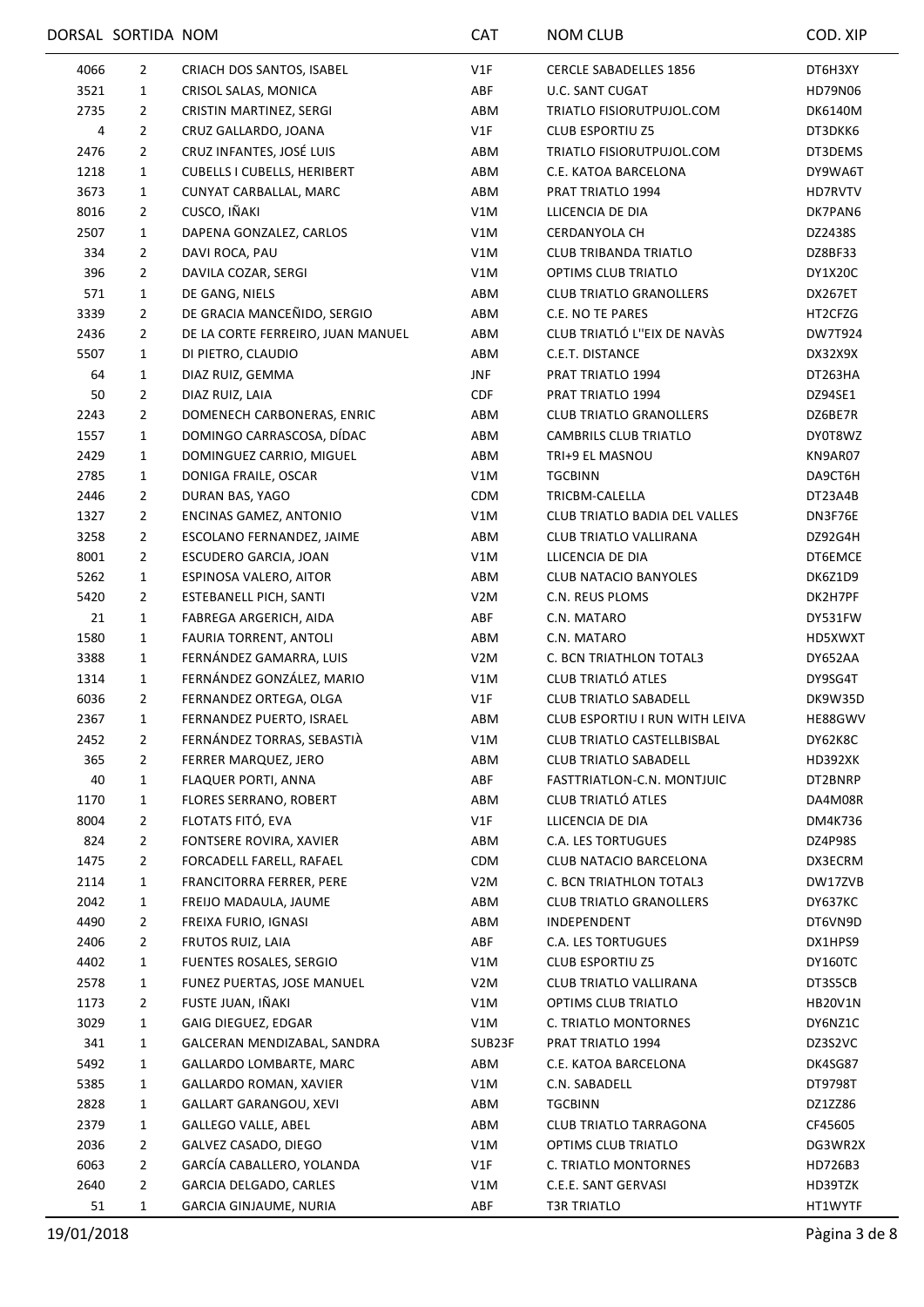|      | DORSAL SORTIDA NOM |                                  | <b>CAT</b>       | <b>NOM CLUB</b>                       | COD. XIP       |
|------|--------------------|----------------------------------|------------------|---------------------------------------|----------------|
| 6193 | $\overline{2}$     | GARCIA MANZANILLA, VIVIANA       | ABF              | DIMENSION3 CLUB TRIATLO               | DG2TD0M        |
| 2376 | $\mathbf{1}$       | GARCIA MARGALEF, ELECTRA         | ABF              | CAMBRILS CLUB TRIATLO                 | DY9518A        |
| 7011 | $\overline{2}$     | <b>GARCIA MARTIN, SERGIO</b>     | ABM              | LLICENCIA DE DIA                      | HG2007W        |
| 1203 | $\overline{2}$     | <b>GARCIA MONELL, XAVIER</b>     | V2M              | TRIATLO TERRASSASPORTS-CICLOS TRUJILL | DT97WMC        |
| 2364 | $\overline{2}$     | GARCIA NARANJO, XAVIER           | ABM              | <b>C.A. LES TORTUGUES</b>             | <b>DTOTXFB</b> |
| 8009 | $\overline{2}$     | GARCÍA PUEYO, ANDREU             | ABM              | LLICENCIA DE DIA                      | HD1MK9D        |
| 1619 | $\mathbf{1}$       | <b>GARCIA SERRAS, MARC</b>       | SUB23M           | C.E. RAYOTEAM                         | DG7NWN3        |
| 5761 | $\mathbf{1}$       | <b>GARCIA TEY, JORDI</b>         | ABM              | <b>CLUB NATACIO RUBI</b>              | HD3SEE7        |
| 2648 | 1                  | GARRIGA SANTAELLA, XEVI          | ABM              | <b>INDEPENDENT</b>                    | DW4SFSN        |
| 1395 | $\mathbf{1}$       | GARROCHO ORELLANA, FERNANDO      | V1M              | <b>CLUB NATACIO RUBI</b>              | DT4GCAF        |
| 2183 | $\mathbf{1}$       | GARROTE BORRULL, GERMAN          | V1M              | TRI+9 EL MASNOU                       | DR7WPY2        |
| 1190 | 1                  | GASTÓ RODRIGUEZ, XAVIER          | ABM              | <b>CLUB ESPORTIU TRI 4.40</b>         | DR14GET        |
| 28   | $\overline{2}$     | GIBERGA CONDE, ROSA MARIA        | V2F              | <b>CERRR IGUALADA</b>                 | DK7M5AK        |
| 1465 | $\overline{2}$     | GIL GUERRA, LUIS JAVIER          | V1M              | C.E. RAYOTEAM                         | DK9DCFD        |
| 8019 | $\overline{2}$     | GILES MARTÍN, SILVIA             | SUB23F           | LLICENCIA DE DIA                      | HW49ABC        |
| 8005 | $\overline{2}$     | GINÉ CARRILLO, SERGI             | ABM              | LLICENCIA DE DIA                      | DG7XKK2        |
| 160  | $\mathbf{1}$       | <b>GODOY CONTRERAS, FRANCESC</b> | ABM              | FASTTRIATLON-C.N. MONTJUIC            | DG9SE4F        |
| 3432 | $\overline{2}$     | GOLDTHORP, ADAM                  | V1M              | <b>CLUB TRIATLO SABADELL</b>          | DZ5BXGF        |
| 6228 | $\mathbf{1}$       | GÓMEZ FERNÁNDEZ, SANDRA          | ABF              | C.E. VILA OLIMPICA                    | DG3RB9H        |
| 817  | $\mathbf{1}$       | <b>GOMEZ PARE, ORIOL</b>         | V1M              | TRI+9 EL MASNOU                       | DG7W94G        |
| 6213 |                    | GÓMEZ RAMIREZ, MONTSE            | ABF              | <b>CLUB TRI5U</b>                     |                |
|      | $\overline{2}$     |                                  |                  |                                       | HZ3FXB3        |
| 2748 | 1                  | GOMEZ SANCHEZ, ALBERTO           | ABM              | TRICBM-CALELLA                        | DK4T90T        |
| 1904 | $\mathbf{1}$       | GOMIS PÉREZ, DANIELA             | ABF              | C.E. RAYOTEAM<br>CLUB TRIATLÓ ATLES   | CD48526        |
| 2319 | $\overline{2}$     | GONZÁLEZ DUARTE, YLENIA          | ABF              |                                       | HT8RY5N        |
| 4342 | $\mathbf{1}$       | GONZALEZ INSENSE, JAUME          | ABM              | C. TRIATLO MONTORNES                  | DT61A3N        |
| 5985 | $\mathbf{1}$       | GONZÁLEZ MASSAGUÉ, ENRIC         | ABM              | INDEPENDENT                           | DT2225D        |
| 8006 | $\overline{2}$     | GONZALEZ PEREZ, NOELIA           | ABF              | LLICENCIA DE DIA                      | DT6DR8E        |
| 8007 | $\overline{2}$     | GONZÁLEZ, JOAN                   | V1M              | LLICENCIA DE DIA                      | DK2VZ5K        |
| 7007 | $\overline{2}$     | GONZÁLEZ, JORDI                  | V1M              | LLICENCIA DE DIA                      | VX7VK1S        |
| 4316 | $\overline{2}$     | <b>GORDI SERRAT, JOSEP</b>       | V <sub>2</sub> M | <b>CLUB TRIATLO SABADELL</b>          | HD30MD5        |
| 4925 | $\overline{2}$     | GORDILLO GARCÍA, JOAN            | V1M              | TEAM CALELLA TRIATHLON                | HD1MDE2        |
| 4730 | 1                  | <b>GRACIA CALET, CARLOS</b>      | ABM              | <b>CLUB GASSS TRIATLO CERDANYOLA</b>  | HD9WHND        |
| 8017 | $\overline{2}$     | GRACIA I ALCÀCER, JAUME          | V1M              | LLICENCIA DE DIA                      | DG6PP8X        |
| 5896 | 1                  | <b>GRAN ESTEVE, SALVADOR</b>     | ABM              | CAMBRILS CLUB TRIATLO                 | DN8ZPPW        |
| 5750 | 1                  | GRANÉ SÁNCHEZ, JAUME             | ABM              | <b>CLUB ESPORTIU Z5</b>               | HD0XXWA        |
| 107  | 2                  | <b>GRAU VENTURA, AIDA</b>        | V2F              | <b>C.A. LES TORTUGUES</b>             | DT2B1NH        |
| 2430 | $\mathbf{1}$       | <b>GROULT ROCA, JUAN PEDRO</b>   | V1M              | TRI+9 EL MASNOU                       | DY1C9RE        |
| 5681 | $\mathbf{1}$       | GUAL RUIZ, ROGER                 | ABM              | CLUB GASSS TRIATLO CERDANYOLA         | HD31G0H        |
| 4003 | $\mathbf{1}$       | <b>GUERRA ROMERO, TANIA</b>      | ABF              | PRAT TRIATLO 1994                     | DT9P1TK        |
| 2232 | 2                  | <b>GURT ESCUCHAS, NIL</b>        | SUB23M           | CLUB ATLETIC TORELLO - TRIATLO        | DK4CFHG        |
| 4000 | $\mathbf{1}$       | <b>GUTIERREZ FERNANDEZ, ERIK</b> | ABM              | TRIACTIVA L"AMETLLA DEL VALLÈS        | HE36P5A        |
| 3844 | 2                  | HABA MARTINEZ, FEDERICO          | V1M              | OPTIMS CLUB TRIATLO                   | DG5BCW7        |
| 3580 | $\mathbf{1}$       | HERNANDEZ ROLDAN, ANA            | ABF              | C.E. RAYOTEAM                         | DY13DDK        |
| 2357 | $\mathbf{1}$       | HERNANDEZ VERDIER, CARLES        | ABM              | INDEPENDENT                           | DR5F92W        |
| 2911 | 1                  | HIDALGO AGUILAR, ADAN            | ABM              | FLOR DE TRIATLÓ                       | DK1AD5N        |
| 5908 | 2                  | HUGUET SAN AGUSTIN, MARIO        | <b>CDM</b>       | CLUB NATACIO BARCELONA                | DK8BD5A        |
| 2929 | $\mathbf{1}$       | HUIZINGA POL, ANDREU             | ABM              | <b>CLUB ATLETIC TORELLO - TRIATLO</b> | DW798B2        |
| 6249 | $\mathbf{1}$       | IBAÑEZ MONTES, MARIA JOSE        | V1F              | CLUB TRIATLÓ ATLES                    | HR3YRHE        |
| 5888 | 2                  | <b>IGLESIAS MOLIST, ISAAC</b>    | ABM              | TEAM CALELLA TRIATHLON                | DK5YDVZ        |
| 2141 | $\overline{2}$     | ISABEL FERNANDEZ, FERMIN         | ABM              | TG TRIATLO SITGES                     | HT8FEXZ        |
| 366  | 1                  | ITURRALDE SOLER, JOAQUIM JORDI   | V1M              | C.N. MATARO                           | DZ8B48H        |
| 2644 | $\mathbf{1}$       | IZQUIERDO DELGADO, MIQUEL        | ABM              | C.E. RAYOTEAM                         | DY3R95N        |
| 77   | 1                  | JARQUE PUJALS, TXELL             | SUB23F           | <b>ABSOLUT SPORT</b>                  | CA32265        |
| 976  | $\mathbf{1}$       | JIMENEZ GARCES, ALBERT           | ABM              | C.N. MATARO                           | HD7TZK4        |
| 4655 | $\overline{2}$     | JOSE BARRERA, JORDI              | ABM              | C.A. IGUALADA                         | DM1V0M7        |
| 2794 | $\mathbf{1}$       | JULIA SANCHEZ, SONIA             | ABF              | <b>CERRR IGUALADA</b>                 | DG98FV4        |
| 3201 | $\mathbf{1}$       | JURADO GOMEZ, SERGIO             | ABM              | C. TRIATLO MONTORNES                  | DW48N89        |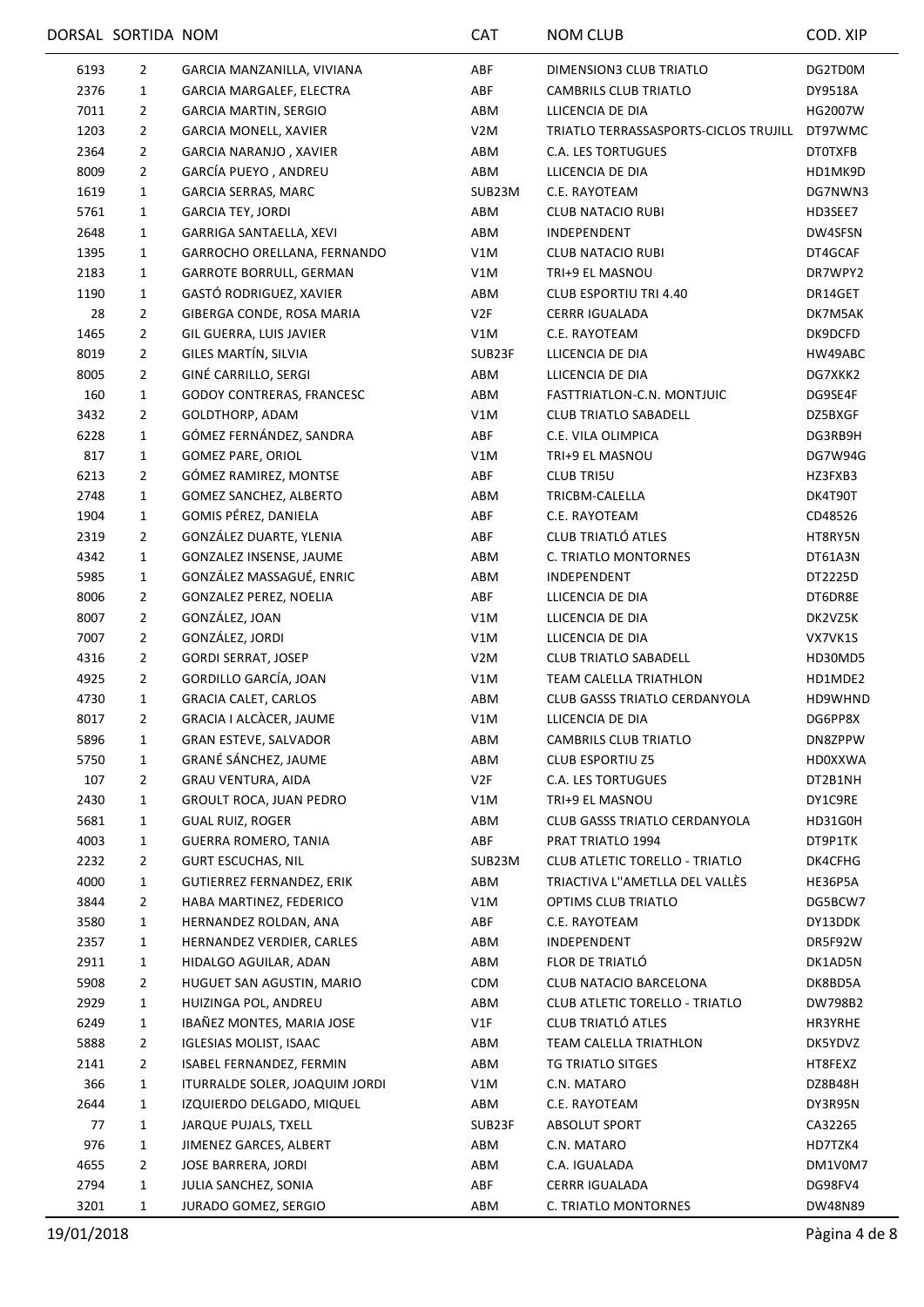|      | DORSAL SORTIDA NOM |                                                            | CAT              | <b>NOM CLUB</b>                                 | COD. XIP       |
|------|--------------------|------------------------------------------------------------|------------------|-------------------------------------------------|----------------|
| 6088 | $\mathbf{1}$       | LAPEÑA CALABUY, MIREIA                                     | ABF              | C.E. RAYOTEAM                                   | DA00KG9        |
| 2767 | $\overline{2}$     | LARENA SANTIAGO, DAMIÀ                                     | ABM              | CLUB TRIATLÓ ATLES                              | DK9F4MC        |
| 2830 | $\mathbf{1}$       | LASHERAS RABIONET, SERGI                                   | ABM              | <b>TGCBINN</b>                                  | DX8HMG2        |
| 1436 | $\mathbf{1}$       | LIMIA BOO, IVAN                                            | ABM              | PRAT TRIATLO 1994                               | HG8EHP5        |
| 2919 | $\overline{2}$     | LLADO RIBA, RAMON                                          | V1M              | C.A. IGUALADA                                   | DK1HAET        |
| 2827 | 1                  | LLADÓ SUREDA, PERE                                         | ABM              | <b>TGCBINN</b>                                  | DM1A2K5        |
| 1576 | $\mathbf{1}$       | LLAMAS CAMBA, ANTONIO                                      | V3M              | <b>CLUB ATLETIC CASTELLAR</b>                   | DY678A8        |
| 4858 | 1                  | LLAMAS URBANO, RAFAEL                                      | ABM              | <b>CLUB NATACIO SITGES</b>                      | DY54FFR        |
| 2404 | 1                  | LLANERAS GAYA, MIQUEL                                      | SUB23M           | ABSOLUT SPORT                                   | DT48ZXX        |
| 2210 | 1                  | LLOVERA SUBIRATS, MARC                                     | V1M              | U.C. SANT CUGAT                                 | HG20NWB        |
| 769  | 1                  | LOBERA JONES, MIGUEL                                       | V1M              | <b>CLUB NATACIO SITGES</b>                      | DK61RAK        |
| 33   | 1                  | LOEHR MUÑOZ, SARA                                          | ABF              | ASS ESPORTIVA ROCKETS                           | DZ8212B        |
| 8008 | $\overline{2}$     | LOPERA RAMIREZ, BARTO                                      | V1M              | LLICENCIA DE DIA                                | DG64TVA        |
| 5988 | $\overline{2}$     | LÓPEZ ALONSO, XAVIER                                       | <b>CDM</b>       | <b>ASS ESPORTIVA ROCKETS</b>                    | DR2APC7        |
| 6067 | $\mathbf{1}$       | LÓPEZ CONDE, MERITXELL                                     | V1F              | C. TRIATLO MONTORNES                            | HD95EDW        |
| 3086 | 1                  | LOPEZ GOMEZ, GERARD                                        | SUB23M           | <b>CLUB TRIATLO PROSAN</b>                      | DG7R28M        |
| 2096 | 1                  | LOPEZ MARTINEZ, PABLO                                      | ABM              | PRAT TRIATLO 1994                               | DG0K7AV        |
| 1460 | $\overline{2}$     | LOPEZ RODRIGUEZ, JORDI                                     | ABM              | <b>CLUB ATLETIC CASTELLAR</b>                   | DK0290M        |
| 6057 | 1                  | LUETICH FURLAN, LAURA MERCEDES                             | V2F              | <b>CAMBRILS CLUB TRIATLO</b>                    | DK2CN88        |
| 264  | 2                  | MARCHENA MARSET, GONZALO                                   | V1M              | <b>T3R TRIATLO</b>                              | DK69TYD        |
| 3785 | 1                  | MARIN GINESTA, MARC                                        | V1M              | C.E. RAYOTEAM                                   | DY16N5D        |
| 8011 | $\overline{2}$     | MARINA, ALBERT                                             | V1M              | LLICENCIA DE DIA                                | HD30P7S        |
| 4337 | 2                  | MARTI ALTES, ORIOL                                         | V <sub>2</sub> M | <b>CLUB TRIATLO GRANOLLERS</b>                  | HT6WY7E        |
| 2626 | $\overline{2}$     | MARTÍN BARRERO, DAVID                                      | ABM              | C.E.E. SANT GERVASI                             | DK2H7HP        |
| 6250 | $\overline{2}$     | MARTIN CASTELLSAGUÉ, PAULA                                 | SUB23F           | PRAT TRIATLO 1994                               | CB60077        |
| 620  | $\overline{2}$     | MARTIN CLOTA, MARC                                         | SUB23M           | TRICBM-CALELLA                                  | DX5E52Y        |
| 6007 | $\mathbf{1}$       | MARTIN MORATA, MARTA                                       | ABF              | CLUB TRIBANDA TRIATLO                           | DT222TK        |
| 6247 | $\overline{2}$     | MARTIN PEREZ, EVELYN                                       | ABF              | PRAT TRIATLO 1994                               | HT1WBS7        |
| 2514 | $\mathbf{1}$       | MARTIN TARRÉS, JORDI                                       | ABM              | <b>CLUB TRI5U</b>                               | DW4YPKA        |
| 3016 | 1                  | MARTINEZ BAQUERO, ORIOL                                    | ABM              | CERDANYOLA CH                                   | DY374S7        |
| 1987 | 1                  | MARTINEZ CARRION, JOANA                                    | V1F              | C.N. MATARO                                     | DN6BBG2        |
| 754  | $\overline{2}$     | MARTINEZ CORTES, JOSEP                                     | ABM              | C.A. IGUALADA                                   | HT9AH0D        |
| 25   | 1                  |                                                            | ABF              | <b>CLUB ESPORTIU Z5</b>                         |                |
|      |                    | MARTINEZ DE LA CRUZ, ALBA                                  |                  |                                                 | DZ03R22        |
| 7012 | $\overline{2}$     | MARTINEZ GAZQUEZ, MANEL                                    | V1M              | LLICENCIA DE DIA<br>CLUB TRIATLÓ L"EIX DE NAVÀS | DY9ZAH7        |
| 5924 | $\mathbf{2}$       | MARTÍNEZ HERRERO, JOSE FRANCISCO<br>MARTINEZ MUÑOZ, XAVIER | V1M              |                                                 | DR9AW5E        |
| 655  | $\mathbf{1}$       |                                                            | ABM              | <b>CAMBRILS CLUB TRIATLO</b>                    | DY1NMRN        |
| 214  | 1                  | MARTINEZ MUR, ARNAU                                        | ABM              | C.E. KATOA BARCELONA                            | HT6TTCX        |
| 2716 | $\overline{2}$     | MARTINEZ SALVADOR, ELOY                                    | ABM              | <b>CEME</b>                                     | DF8KHTM        |
| 1773 | 1                  | MARTINEZ VALENTIN, DANIEL                                  | SUB23M           | C.E.T. DISTANCE                                 | BC32897        |
| 2229 | 1                  | MARTÍN-MORA, MARTA                                         | JNF              | FASTTRIATLON-C.N. MONTJUIC                      | <b>HE813CF</b> |
| 2687 | $\overline{2}$     | MAS RABIONET, MARC                                         | ABM              | INDEPENDENT                                     | <b>HE89XM1</b> |
| 3191 | 1                  | MASSO GRABULOSA, EDU                                       | ABM              | C.E. KATOA BARCELONA                            | DN4W8C4        |
| 2720 | 1                  | MATAS CARRERAS, XAVI                                       | V1M              | <b>CLUB TRIATLO SABADELL</b>                    | DY9KNEF        |
| 5558 | 1                  | MATAS LARGO, SERGI                                         | SUB23M           | TRICBM-CALELLA                                  | HT4X4XN        |
| 599  | 2                  | MATEO GRAU, ALBERT                                         | <b>CDM</b>       | C.E. RAYOTEAM                                   | DA79BYF        |
| 5976 | $\mathbf{1}$       | MATESANZ SALVADO, ALEX                                     | SUB23M           | <b>T3R TRIATLO</b>                              | DY8F8K6        |
| 605  | 1                  | MEDRANO MARTINEZ, HECTOR                                   | ABM              | TRI+9 EL MASNOU                                 | DF73DFV        |
| 2703 | 1                  | MEJIAS CORNADO, ROSER                                      | ABF              | <b>CLUB NATACIO RUBI</b>                        | DT02BE6        |
| 2350 | $\overline{2}$     | MELICH SEBASTIAN, MARC                                     | ABM              | U.C. SANT CUGAT                                 | DG7NVTB        |
| 1142 | $\overline{2}$     | MENOR DURAN, FRANCESC                                      | ABM              | <b>CLUB TRIATLO SABADELL</b>                    | HD311HG        |
| 1512 | 1                  | MERCADE CUADRAT, JOAN                                      | SUB23M           | CLUB ESPORTIU TRI 4.40                          | HD9A739        |
| 7006 | $\overline{2}$     | MIGUEL PICHEL, FERNANDO                                    | V1M              | LLICENCIA DE DIA                                | HT1WNDR        |
| 3841 | $\mathbf{1}$       | MIRANDA ALFRANCA, JORDI                                    | ABM              | <b>CLUB TRI5U</b>                               | HD31G3D        |
| 2706 | 2                  | MOLERA VILA, ALBERT                                        | ABM              | INDEPENDENT                                     | DW4EV5A        |
| 2439 | $\overline{2}$     | MOLINA ROIG, MARC                                          | ABM              | CAMBRILS CLUB TRIATLO                           | DY9GTP5        |
| 1259 | $\overline{2}$     | MOLINA RUIZ, RUBÉN                                         | ABM              | C.N. TERRASSA-CICLES MORENITO                   | HT28EF3        |
| 5476 | $\overline{2}$     | MOLINA SANCHEZ, DAVID                                      | ABM              | C.E. NO TE PARES                                | DR6TRZH        |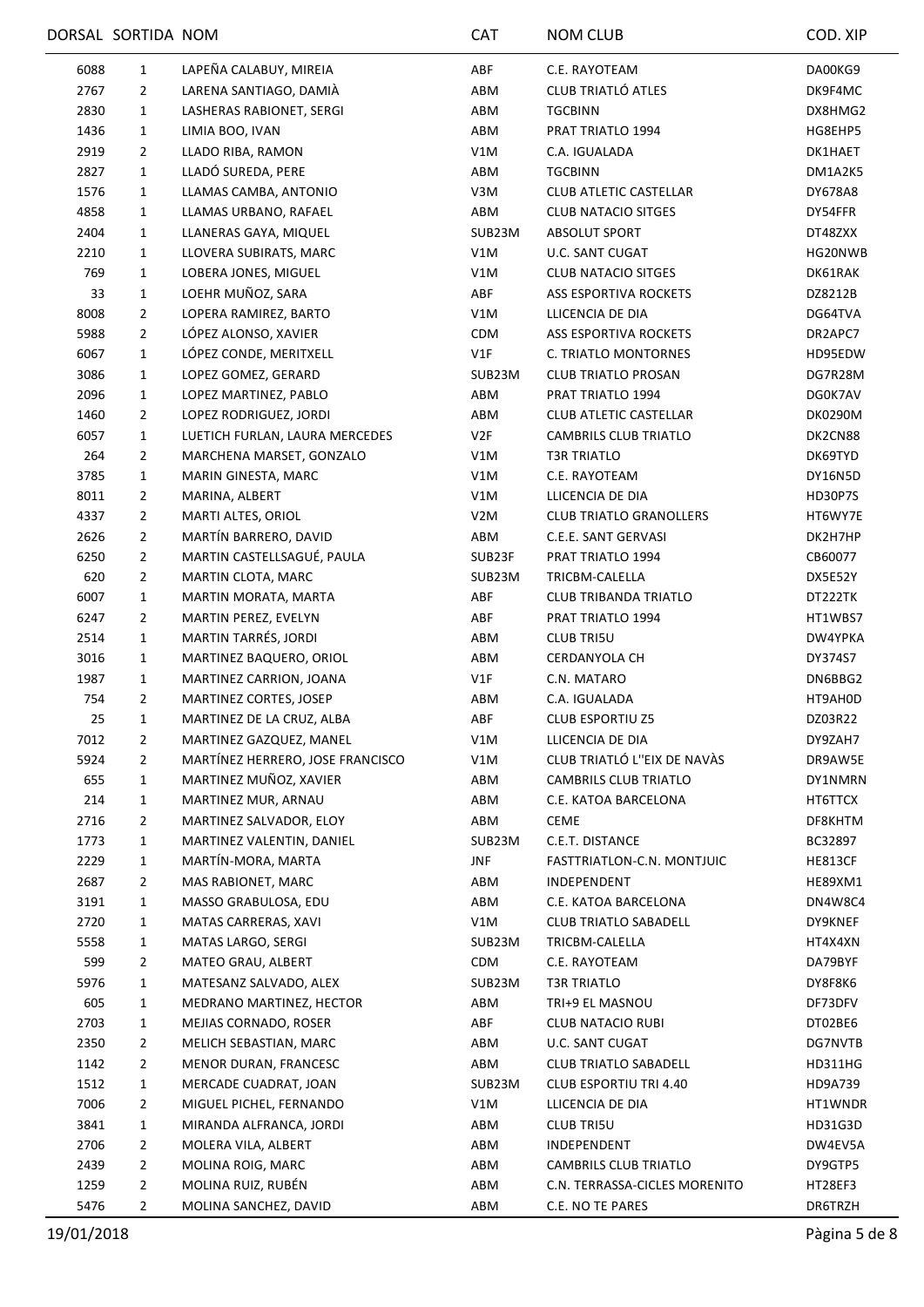|      | DORSAL SORTIDA NOM |                                   | <b>CAT</b> | <b>NOM CLUB</b>                | COD. XIP       |
|------|--------------------|-----------------------------------|------------|--------------------------------|----------------|
| 2273 | $\mathbf{1}$       | MONFORT GUIMERÀ, JOAN             | SUB23M     | C.E.T. DISTANCE                | DX144BV        |
| 3712 | 1                  | MONSERRAT TALTAVULL, JORDI        | ABM        | <b>CLUB TRIATLO GRANOLLERS</b> | DY1FPZS        |
| 2327 | 1                  | MONTES NAVARRO, PEDRO             | V1M        | INDEPENDENT                    | DG2WBF7        |
| 7001 | $\overline{2}$     | MONTFORT PEREZ, NARCIS            | ABM        | LLICENCIA DE DIA               | DT4ZE0V        |
| 3446 | $\mathbf{1}$       | MONTRAVETA MOYA, JORDI            | SUB23M     | FASTTRIATLON-C.N. MONTJUIC     | DT940AS        |
| 8018 | $\overline{2}$     | MORA ALDEGUER, TONI               | V1M        | LLICENCIA DE DIA               | DG7ZRB2        |
| 7004 | $\overline{2}$     | MORA PUYAL, ROGER                 | ABM        | LLICENCIA DE DIA               | VX5P3WW        |
| 452  | $\overline{2}$     | MORALES, IVAN                     | ABM        | <b>C.A. LES TORTUGUES</b>      | DG2Y7WT        |
| 2035 | $\overline{2}$     | MORENO CAMPOS, JOSEP LLUIS        | ABM        | VILADECANS TRIATLO             | DY27A1E        |
| 8010 | $\overline{2}$     | MORENO ESPINOSA, FRANCISCO JAVIER | ABM        | LLICENCIA DE DIA               | DW1RS3T        |
| 2251 | 2                  | MORENO GARCÍA, ALBERTO JAVIER     | ABM        | <b>CLUB TRIBANDA TRIATLO</b>   | DY7ECGE        |
| 2401 | 1                  | MORENO RODRIGUEZ, VERONICA        | V1F        | CLUB ATLETIC CASTELLAR         | DT34YMP        |
| 5381 | 1                  | MORENO TIERNO, CARLOS             | V1M        | C.N. SABADELL                  | DT4GGFX        |
| 2124 | 1                  | MORET MARTINEZ, IÑAKI             | CDM        | ASS ESPORTIVA ROCKETS          | HA8H1P8        |
| 4870 | 1                  | MOUNIR EL MRABET, ISAM            | ABM        | TRICBM-CALELLA                 | DT48FS5        |
| 2515 | 1                  | MUELA CASTRO, JORDI               | ABM        | FLOR DE TRIATLÓ                | DG7GX8X        |
| 2371 | 1                  | MUÑOZ BRAVO, LAURA                | ABF        | <b>TGCBINN</b>                 | DK34ACN        |
| 2451 | $\overline{2}$     | MUÑOZ CAROD, DANIEL               | ABM        | <b>CLUB TRIATLO CORNELLA</b>   | HD021SB        |
| 3987 | $\overline{2}$     | MUÑOZ CUEVAS, JOSE FRANCISCO      | V1M        | <b>CERRR IGUALADA</b>          | DW4ABCD        |
| 1829 | $\overline{2}$     | MUÑOZ LÓPEZ, ALBERT               | ABM        | PRAT TRIATLO 1994              | HW4PYCV        |
| 751  | $\overline{2}$     | MUÑOZ RUIZ, MARTA                 | V1F        | TG TRIATLO SITGES              | DT4399E        |
| 6055 | $\mathbf{1}$       | MUÑOZ SANTAMANS, AMPARO           | ABF        | CAMBRILS CLUB TRIATLO          | DY55P0D        |
| 1049 | 2                  | MURCIA NICOLÁS, JOSÉ JUAN         | ABM        | <b>CLUB TRIATLO GRANOLLERS</b> | DG7ZPKZ        |
| 2227 | $\overline{2}$     | NAVARRO ANGULO, LAIA              | SUB23F     | <b>CLUB ESPORTIU Z5</b>        | HT4B4YA        |
| 2363 | 1                  | NAVARRO NÚÑEZ, GEMMA              | ABF        | C.E. KATOA BARCELONA           | <b>DG2863K</b> |
| 5593 | 1                  | NAVARRO PUIGDEVALL, ADRIA         | ABM        | FLOR DE TRIATLÓ                | DF48F0F        |
| 5001 | 1                  | NOGUERA RAJA, ANNA                | ABF        | C.A. IGUALADA                  | DG8GEZM        |
| 148  | 1                  | NOGUERA SALMERON, NURIA           | CDF        | CLUB NATACIO MINORISA          | DY75VD1        |
| 2495 | 1                  | NOGUERA SALMERON, PAU             | JNM        | CLUB NATACIO MINORISA          | DZ83V86        |
| 1074 | 1                  | NUÑEZ FAUSTE, XAVIER              | ABM        | CLUB NATACIO MINORISA          | DK697ZB        |
| 2958 | 1                  | OLIVAN JORBA, ORIOL               | ABM        | <b>CLUB NATACIO RUBI</b>       | DZ1X38X        |
| 8022 | 2                  | OLIVARES MAÑAS, EDGAR             | ABM        | LLICENCIA DE DIA               | DF50GCB        |
| 22   | 1                  | OLLE GATELL, DOLÇA                | ABF        | TRICBM-CALELLA                 | DK2HS6R        |
| 464  | $\overline{2}$     | OLMO MORA, ADRIÁN                 | ABM        | <b>CLUB TRIATLO CORNELLA</b>   | DA79GAS        |
| 6072 | $\overline{2}$     | ORTEGA RUIZ, PATRICIA             | ABF        | CLUB TRIATLO VALLIRANA         | HD9VAES        |
| 2754 | $\overline{2}$     | ORTIN MORENO, GUILLERMO           | V1M        | TRICBM-CALELLA                 | DY79XGC        |
| 2086 | $\overline{2}$     | OT PADILLA, ISIDRO                | ABM        | CLUB TRIATLO CASTELLBISBAL     | DG77Y32        |
| 1835 | 1                  | OTERO PIÑEIRO, ANA MARÍA          | ABF        | ABSOLUT SPORT                  | HM9SZEE        |
| 809  | 1                  | PADRÓS VERA, ORIOL                | ABM        | <b>T3R TRIATLO</b>             | DG7Z3E9        |
| 5608 | 1                  | PAGES LOPEZ, ARNAU                | SUB23M     | FLOR DE TRIATLÓ                | <b>HE8162K</b> |
| 5767 | $\overline{2}$     | PALAU BALASCH, XAVI               | ABM        | CLUB ESPORTIU I RUN WITH LEIVA | HE8EG2W        |
| 1363 | $\overline{2}$     | PALLARES GRIMA, TONI              | V1M        | CLUB TRIATLO VALLIRANA         | HD37KRZ        |
| 8015 | 2                  | PANZANO LOPEZ, MIGUEL             | ABM        | LLICENCIA DE DIA               | DG8F5TR        |
| 8013 | $\overline{2}$     | PAREJO PALLARES, NURIA            | SUB23F     | LLICENCIA DE DIA               | HT6WFM4        |
| 8014 | $\overline{2}$     | PAREJO PALLARES, XAVI             | ABM        | LLICENCIA DE DIA               | DW1K87G        |
| 2387 | $\overline{2}$     | PARRAL ESPINOSA, PABLO            | ABM        | CLUB TRIATLÓ ATLES             | DA8YAPW        |
| 300  | 1                  | PARREÑO SAMPER, ALBERT            | ABM        | FASTTRIATLON-C.N. MONTJUIC     | DX5E9SM        |
| 2871 | 2                  | PASCASIO ROURA, MARTA             | V1F        | C. TRIATLO MONTORNES           | DY695ZM        |
| 3965 | $\overline{2}$     | PERALES CARBONERO, DANIEL         | V1M        | <b>CLUB ATLETIC CASTELLAR</b>  | HB2PPY3        |
| 2927 | 1                  | PERALTA LUCCHINI, IVANA           | ABF        | C.N. MATARO                    | DY2D706        |
| 1853 | 1                  | PEREZ CANTERO, LAURA              | ABF        | <b>CLUB NATACIO RUBI</b>       | DT3S3D7        |
| 186  | 2                  | PEREZ MARTINEZ, CARLOS            | V1M        | <b>CEME</b>                    | DZ8THSY        |
| 2603 | $\overline{2}$     | PEREZ OLIVARES, JORDI             | ABM        | <b>CLUB TRIBANDA TRIATLO</b>   | DZ60C6Y        |
| 2057 | 1                  | PEREZ PAY, CLAUDIA                | <b>JNF</b> | C.N. SABADELL                  | HT235VZ        |
| 2722 | $\overline{2}$     | PEREZ SANCHEZ, ORIOL              | CDM        | CLUB NATACIO BARCELONA         | HE84897        |
| 6035 | 1                  | PEREZ TORRES, IRENE               | JNF        | ASS ESPORTIVA ROCKETS          | DK3VBDN        |
| 2334 | $\overline{2}$     | PERPINYÀ COMPTE, PATRÍCIA         | V1F        | CAMBRILS CLUB TRIATLO          | DY55BPX        |
|      |                    |                                   |            |                                |                |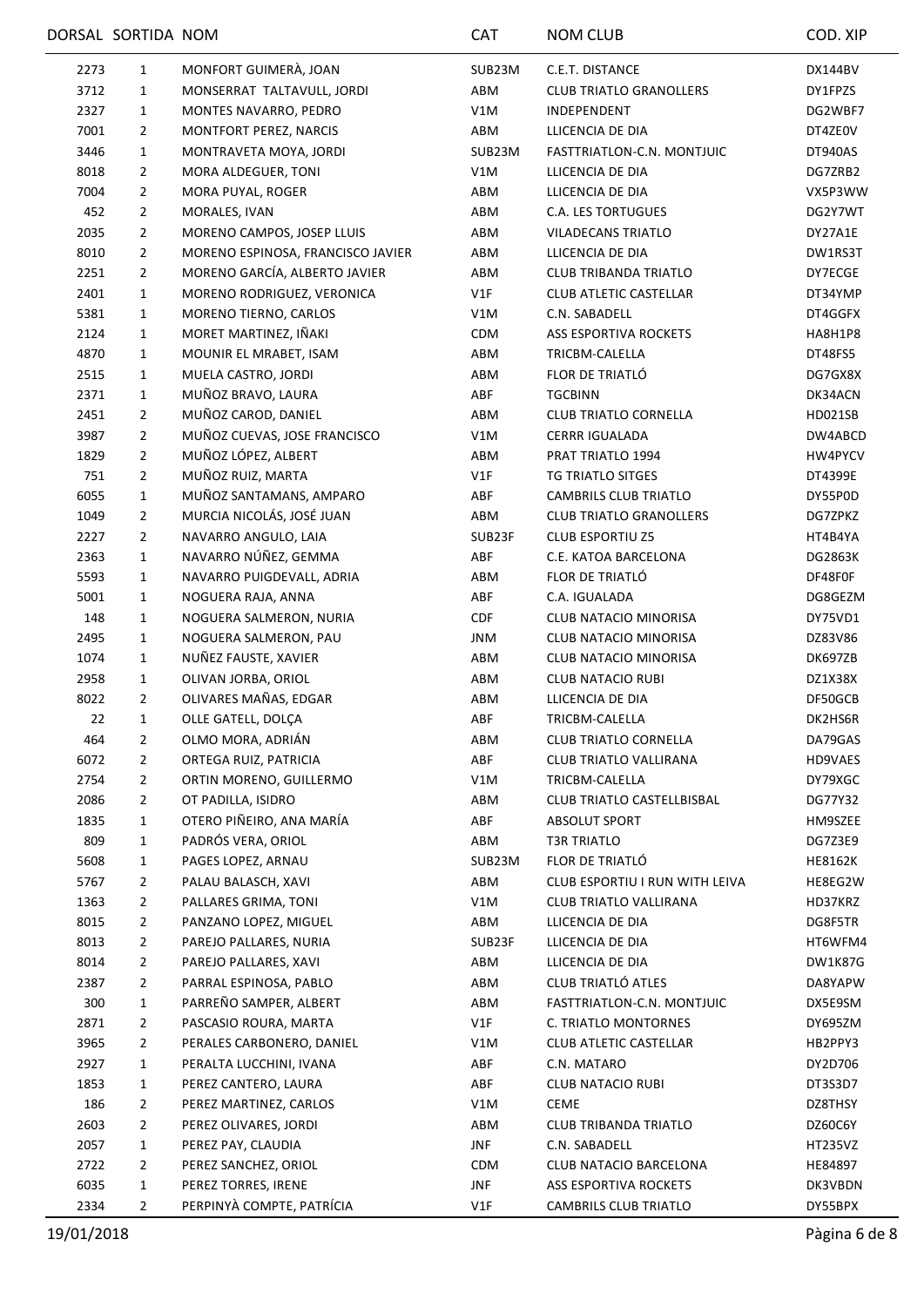|      | DORSAL SORTIDA NOM |                               | CAT              | <b>NOM CLUB</b>                       | COD. XIP       |
|------|--------------------|-------------------------------|------------------|---------------------------------------|----------------|
| 5879 | $\overline{2}$     | PETIT GOZALVEZ, ROGER         | <b>CDM</b>       | CLUB NATACIO BARCELONA                | DX5T73B        |
| 6039 | $\overline{2}$     | PEZONAGA MALAGRAVA, SANDRA    | V1F              | TG TRIATLO SITGES                     | <b>HD210TN</b> |
| 3087 | $\overline{2}$     | PI HEREDIA, FR. XAVIER        | V1M              | C.N. BADALONA                         | DZ15NK5        |
| 211  | $\overline{2}$     | PIEDRA DURAND, BRANKO         | V1M              | <b>CLUB TRIATLO SABADELL</b>          | DK5Z4ZC        |
| 2653 | $\overline{2}$     | PINEL PEREZ, RAÚL             | V1M              | C.N. BADALONA                         | HD9RHBS        |
| 2191 | $\mathbf{1}$       | PINO CONTRERAS, JORDI         | JNM              | C.E. RAYOTEAM                         | <b>DM2Y88Z</b> |
| 2335 | $\overline{2}$     | PONCE ZAMUDIO, SALVADOR       | V <sub>2</sub> M | CERRR IGUALADA                        | DY6PRG4        |
| 5119 | 1                  | PONS BOSCH, OLGA              | ABF              | <b>CLUB TRIATLO GRANOLLERS</b>        | DA74XV6        |
| 5685 | 1                  | PRADO GARCIA, SERGI           | ABM              | TRI+9 EL MASNOU                       | DF5DMRV        |
| 1552 | $\overline{2}$     | PRADOS CORREDOR, ALBERTO      | ABM              | <b>CLUB TRIATLO BADIA DEL VALLES</b>  | DW53HPV        |
| 3395 | $\overline{2}$     | PRIETO AJENJO, JOSÉ MARIA     | V1M              | <b>CERRR IGUALADA</b>                 | DW85NVC        |
| 1064 | 2                  | PUIGDOLLERS NABAU, JORDI      | V1M              | T3R TRIATLO                           | DY9HXHS        |
| 2144 | $\mathbf{1}$       | PULIDO PIÑA, SERGIO           | ABM              | <b>CLUB TRIATLO BADIA DEL VALLES</b>  | HE3RBYK        |
| 1426 | $\overline{2}$     | PURTI GRAU, GENIS             | SUB23M           | CLUB TRIATLÓ BAIX MONTSENY            | DF8CFRB        |
| 2745 | $\overline{2}$     | QUERO DE BORJA, OSCAR         | V1M              | TRICBM-CALELLA                        | HT9DDYR        |
| 1839 | $\mathbf{1}$       | RAJA GUBAU, JÚLIA             | <b>CDF</b>       | C.N. MATARO                           | DX8BXS5        |
| 673  | 1                  | RAMIREZ ROLDAN, RAUL          | V1M              | <b>CAMBRILS CLUB TRIATLO</b>          | DY35K6G        |
| 137  | $\overline{2}$     | RAMIS PLA, JOAQUIM            | V <sub>2</sub> M | INDEPENDENT                           | DX275FT        |
| 2752 | 2                  | RAMOS DE DIEGO, DIEGO         | V1M              | TRICBM-CALELLA                        | DW0R73D        |
| 8021 | $\overline{2}$     | RATERA APARICIO, ALEX         | V1M              | LLICENCIA DE DIA                      | DG2M339        |
| 457  | 1                  | REDONDO BRUNET, AMAND         | V <sub>2</sub> M | CLUB NATACIO MINORISA                 | DK0DXS8        |
| 3015 | 2                  | REDONDO CARDOSO, DANIEL       | ABM              | C.N. BADALONA                         | HD3W5R5        |
| 5566 | 1                  | REGUEIRA, JOSE CARLOS         | ABM              | INDEPENDENT                           | DX0EC21        |
| 5249 | 1                  | RELATS MORENO, JORDI          | ABM              | FASTTRIATLON-C.N. MONTJUIC            | CF74353        |
| 2231 | $\overline{2}$     | REY GIMENEZ, JOSE             | V1M              | <b>CLUB TRIATLO SABADELL</b>          | DK049FB        |
| 931  | $\mathbf{1}$       | RIBA OCHOA, ALBERT            | ABM              | <b>CLUB TRI5U</b>                     | DR1E319        |
| 1849 | 1                  | RIBAS DUCH, TONA              | V2F              | C.E. VILA OLIMPICA                    | DG70E5F        |
| 2326 | 1                  | RIERA BLESA, MIQUI            | CDM              | CLUB NATACIO MINORISA                 | DG14XWA        |
| 5505 | $\mathbf{1}$       | RIVERA PÉREZ, DAVID           | ABM              | C.E. RAYOTEAM                         | DT2M3MN        |
| 1165 | $\overline{2}$     | RIVERA PÉREZ, MANUEL          | ABM              | C.E. PICORNELL                        | DK51HM8        |
| 705  | 1                  | RIVERO PEREZ, DAVID           | ABM              | <b>CLUB TRIATLO GRANOLLERS</b>        | DY0N8K6        |
| 43   | 1                  | RODRÍGUEZ GOMEZ, CARMEN MARIA | ABF              | PRAT TRIATLO 1994                     | CA38478        |
| 5778 | 1                  | RODRÍGUEZ MILLÁN, JAVIER      | ABM              | FLOR DE TRIATLO                       | DG52M8V        |
| 1813 | $\mathbf{1}$       | RODRIGUEZ PEREZ, DAVID        | ABM              | <b>CAMBRILS CLUB TRIATLO</b>          | DK8TCVF        |
| 6262 | $\overline{2}$     | ROHDE, REBECCA                | V1F              | <b>TG TRIATLO SITGES</b>              | DY95NAS        |
| 59   | 1                  | ROMANCE OMS, MARTA            | <b>JNF</b>       | ASS ESPORTIVA ROCKETS                 | DZ17R3R        |
| 3014 | 1                  | ROMERA HERRAIZ, SERGIO        | V1M              | CLUB TRIATLÓ BAIX MONTSENY            | DZ156P3        |
| 5744 | 1                  | ROMERO MARTÍNEZ, DANIEL       | ABM              | C. TRIATLO MONTORNES                  | DY5MPZP        |
| 7005 | 2                  | ROVIRA BERNAD, ALBERT         | V1M              | LLICENCIA DE DIA                      | DT02THB        |
| 2249 | 1                  | ROVIRA VALLEJO, DAVID         | SUB23M           | <b>CLUB ATLETIC TORELLO - TRIATLO</b> | KX13E78        |
| 250  | 2                  | RUBIO BARCELO, FRANCESC       | V1M              | <b>CLUB TRIATLO GRANOLLERS</b>        | DZ12YX7        |
| 2710 | $\overline{2}$     | RUIZ MONJO, IVAN              | ABM              | <b>CLUB PROAM</b>                     | DT0R06T        |
| 1998 | 2                  | SABATER MATAIX, ANA MARIA     | V2F              | <b>CLUB ATLETIC CASTELLAR</b>         | CG90291        |
| 3334 | 1                  | SAINZ PARDO, GREGORIO         | ABM              | CLUB TRIATLÓ ATLES                    | DT90STH        |
| 5850 | $\overline{2}$     | SALA MARTINEZ, FRANCISCO      | V <sub>2</sub> M | <b>C.A. LES TORTUGUES</b>             | DY0WXV3        |
| 3437 | $\mathbf{2}$       | SALIDO PINILLA, JORGE         | V <sub>2</sub> M | C.N. BADALONA                         | DW3X8T7        |
| 3167 | $\overline{2}$     | SAMPEDRO GONZALEZ, EMILIO     | V1M              | CLUB TRIATLO VALLIRANA                | <b>DG0VGAR</b> |
| 6154 | 1                  | SANCHEZ CORTES, MARIA         | V1F              | <b>CLUB TRIATLO GRANOLLERS</b>        | HD19EV3        |
| 6014 | $\overline{2}$     | SANCHEZ EXPOSITO, ELISABET    | ABF              | C.A. LES TORTUGUES                    | DF5DHH2        |
| 5329 | 1                  | SANCHEZ MARTINEZ, ALBERT      | SUB23M           | C.E. RAYOTEAM                         | DY50SMM        |
| 8002 | $\overline{2}$     | SANCHEZ PEREZ, OSCAR          | V1M              | LLICENCIA DE DIA                      | DR091PT        |
| 7013 | $\overline{2}$     | SANCHEZ PETIT, ORIOL          | ABM              | LLICENCIA DE DIA                      | DT4ZS4F        |
| 4665 | $\overline{2}$     | SANCHEZ VERNET, ANDREU        | V1M              | C.E. RAYOTEAM                         | <b>DYONKNF</b> |
| 3022 | $\overline{2}$     | SANYÉ MENGUAL, XAVIER         | ABM              | <b>C.A. LES TORTUGUES</b>             | DM2WRKZ        |
| 989  | $\overline{2}$     | SEGUI SARDA, ROGER            | ABM              | TRIATLO FISIORUTPUJOL.COM             | DY69G73        |
| 2108 | $\overline{2}$     | SEGURA MORENO, RAUL           | ABM              | <b>CAMBRILS CLUB TRIATLO</b>          | DT6D345        |
| 971  | $\overline{2}$     | SELLARÉS GONZALEZ, ALEIX      | ABM              | CLUB NATACIO SALLENT                  | HD2RMS2        |
|      |                    |                               |                  |                                       |                |